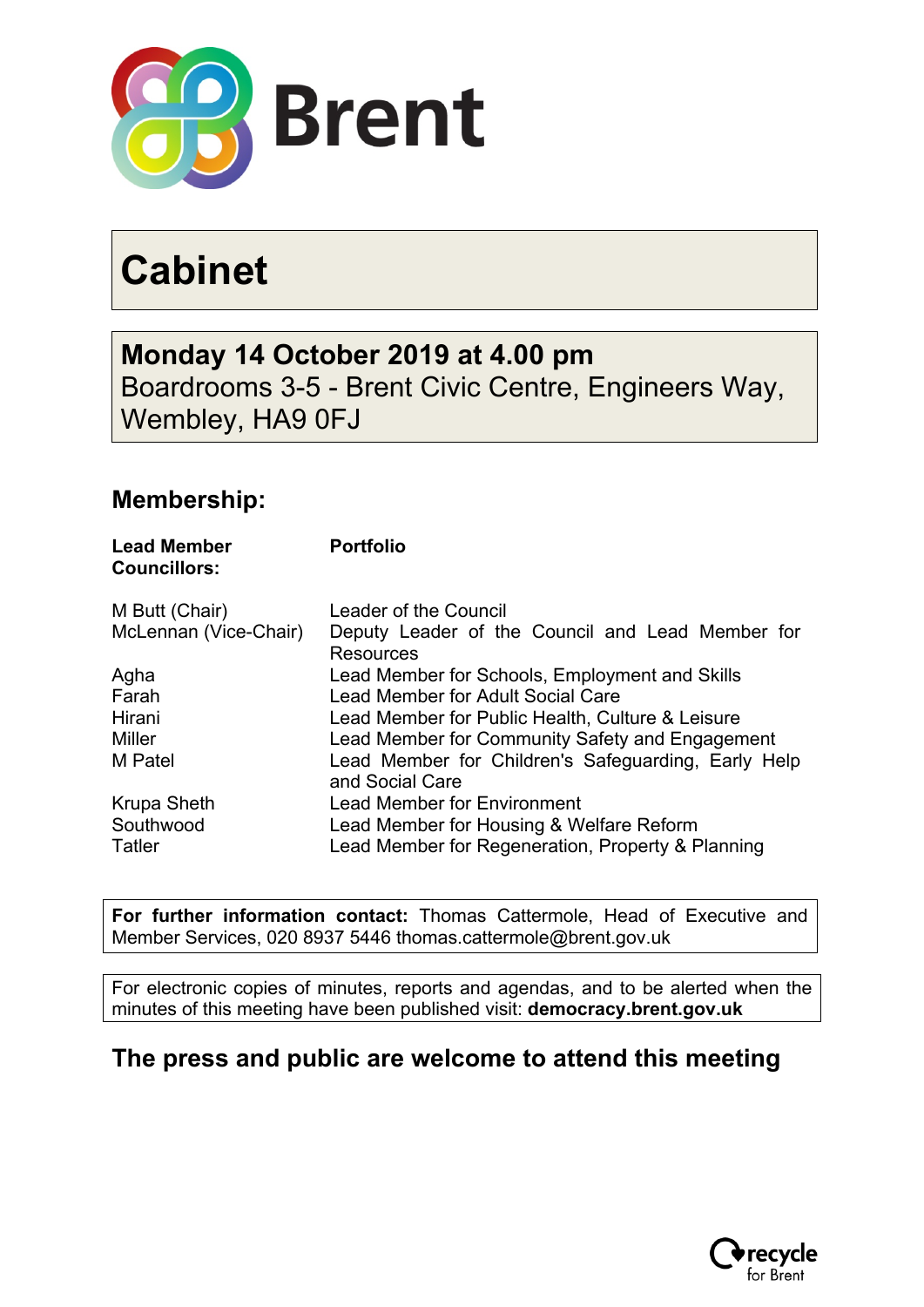#### **Notes for Members - Declarations of Interest:**

If a Member is aware they have a Disclosable Pecuniary Interest<sup>\*</sup> in an item of business, they must declare its existence and nature at the start of the meeting or when it becomes apparent and must leave the room without participating in discussion of the item.

If a Member is aware they have a Personal Interest\*\* in an item of business, they must declare its existence and nature at the start of the meeting or when it becomes apparent.

If the Personal Interest is also significant enough to affect your judgement of a public interest and either it affects a financial position or relates to a regulatory matter then after disclosing the interest to the meeting the Member must leave the room without participating in discussion of the item, except that they may first make representations, answer questions or give evidence relating to the matter, provided that the public are allowed to attend the meeting for those purposes.

#### **\*Disclosable Pecuniary Interests:**

- (a) **Employment, etc. -** Any employment, office, trade, profession or vocation carried on for profit gain.
- (b) **Sponsorship -** Any payment or other financial benefit in respect of expenses in carrying out duties as a member, or of election; including from a trade union.
- (c) **Contracts -** Any current contract for goods, services or works, between the Councillors or their partner (or a body in which one has a beneficial interest) and the council.
- (d) **Land -** Any beneficial interest in land which is within the council's area.
- (e) **Licences-** Any licence to occupy land in the council's area for a month or longer.
- (f) **Corporate tenancies -** Any tenancy between the council and a body in which the Councillor or their partner have a beneficial interest.
- (g) **Securities -** Any beneficial interest in securities of a body which has a place of business or land in the council's area, if the total nominal value of the securities exceeds £25,000 or one hundredth of the total issued share capital of that body or of any one class of its issued share capital.

#### **\*\*Personal Interests:**

The business relates to or affects:

(a) Anybody of which you are a member or in a position of general control or management, and:

- To which you are appointed by the council;
- which exercises functions of a public nature;
- which is directed is to charitable purposes:
- whose principal purposes include the influence of public opinion or policy (including a political party of trade union).
- (b) The interests of a person from whom you have received gifts or hospitality of at least £50 as a member in the municipal year;

or

A decision in relation to that business might reasonably be regarded as affecting the wellbeing or financial position of:

- You yourself;
- a member of your family or your friend or any person with whom you have a close association or any person or body who is the subject of a registrable personal interest.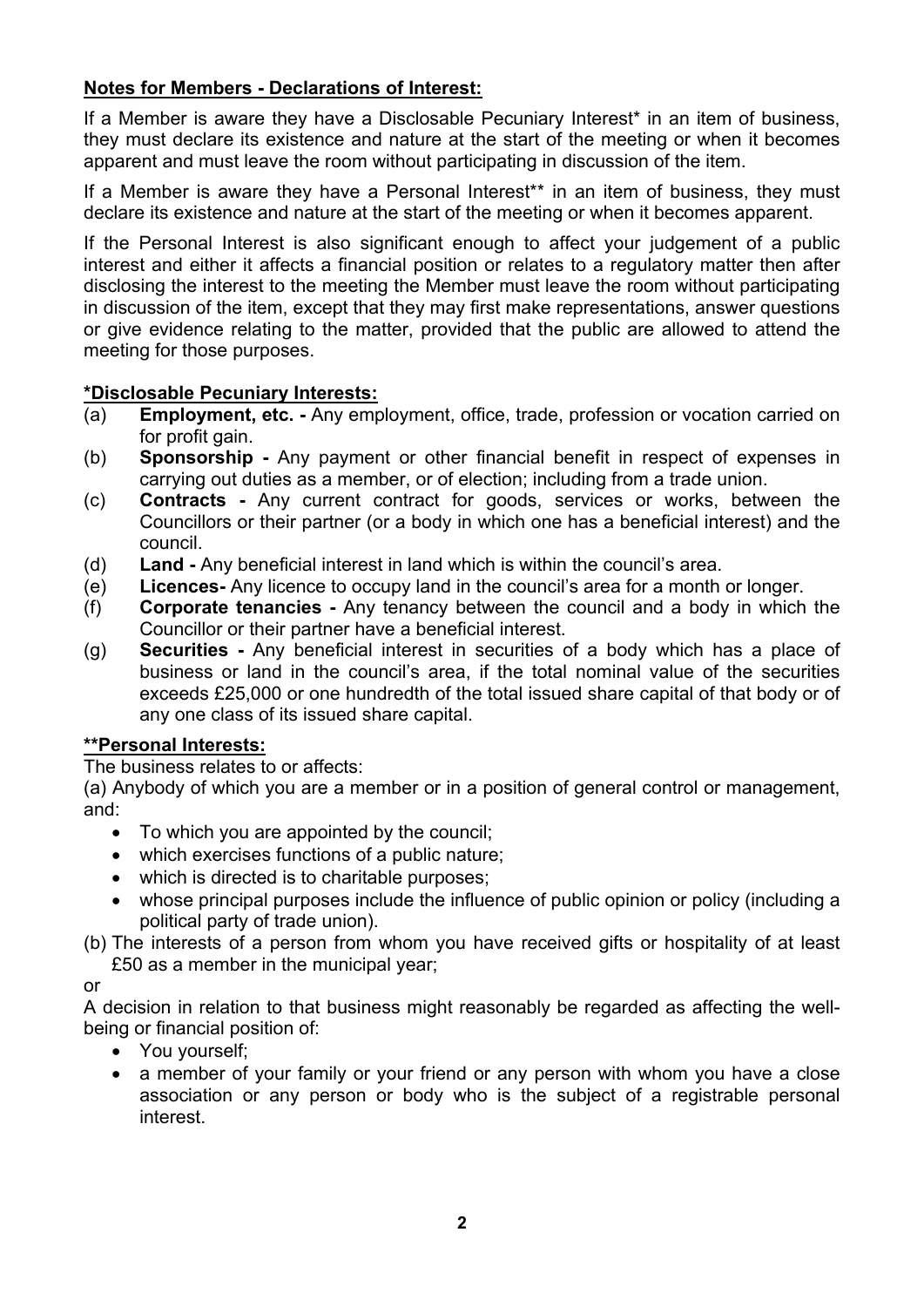## **Agenda**

Introductions, if appropriate.

**Item** Page

#### **1 Apologies for Absence**

#### **2 Declarations of Interest**

Members are invited to declare at this stage of the meeting, the nature and existence of any relevant disclosable pecuniary or personal interests in the items on this agenda and to specify the item(s) to which they relate.

#### **3 Minutes of the Previous Meeting** 1 - 8

To approve the minutes of the previous meeting held on 9 September 2019 as a correct record.

#### **4 Matters Arising (if any)**

To consider any matters arising from the minutes of the previous meeting.

#### **5 Petitions (if any)**

To discuss any petitions from members of the public, in accordance with Standing Order 66.

#### **6 Reference of item considered by Scrutiny Committees (if any)**

#### a) **Outcome of Call-in - Future School Organisation Arrangements of** To Follow **Roe Green Infant School**

To consider a report detailing the outcome of a call-in considered by the Community & Wellbeing Scrutiny Committee on 2 October 2019. The call-in related to the decision taken by Cabinet on 9 September 2019 in respect of the Formal Consultation on School Organisation Arrangements of Roe Green Infant School.

| <b>Ward Affected:</b> | Lead Member: Lead Member for Schools,            |
|-----------------------|--------------------------------------------------|
| Barnhill; Fryent;     | Employment & Skills (Councillor Amer Agha MB     |
| Kenton;               | BS, MSc, PHCM)                                   |
| Northwick Park;       | <b>Contact Officer: Brian Grady, Operational</b> |
| Preston;              | Director, Safeguarding, Partnerships & Strategy  |
| Queensbury;           | Tel: 0208 937 4173 Brian.Grady@brent.gov.uk      |
| Welsh Harp            |                                                  |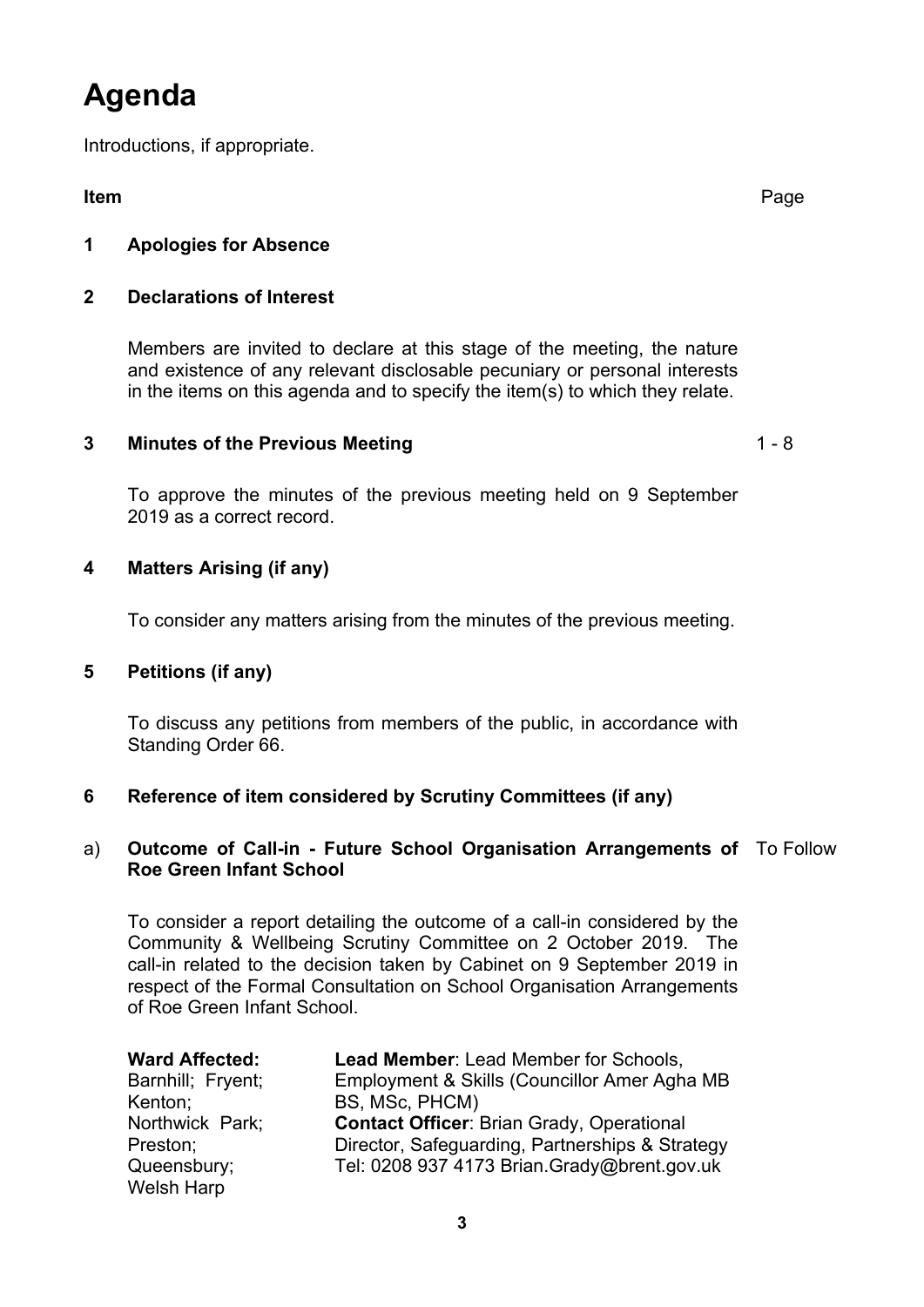#### b) **Knife Crime Scrutiny Task Group Report** 9 - 42

The report sets out the findings and recommendations of the Knife Crime Scrutiny Task Group, as recommended to Cabinet by the Resources & Public Realm Scrutiny Committee

**Ward Affected:** All Wards **Lead Member**: Lead Member for Community Safety & Engagement (Councillor Tom Miller) **Contact Officer**: Pascoe Sawyers, Head of Strategy and Partnerships Tel: 020 8937 1045 pascoe.sawyers@brent.gov.uk

#### c) **Affordable Housing Task Group report** 43 - 78

This report sets out the findings and recommendations of the Affordable Housing Task Group, as recommended to Cabinet by the Resources & Public Realm Scrutiny Committee.

| <b>Ward Affected:</b> | <b>Lead Member: Lead Member for Housing and</b> |
|-----------------------|-------------------------------------------------|
| All Wards             | <b>Welfare Reform (Councillor Eleanor</b>       |
|                       | Southwood), Lead Member for Regeneration,       |
|                       | Property & Planning (Councillor Shama Tatler)   |
|                       | <b>Contact Officer: Pascoe Sawyers, Head of</b> |
|                       | <b>Strategy and Partnerships</b>                |
|                       | Tel: 020 8937 1045                              |
|                       | pascoe.sawyers@brent.gov.uk                     |

#### **Chief Executive's reports**

#### **7 Quarter 2 Financial Report 2019/20** 79 - 98

This report sets out the current forecasts of income and expenditure against the budget for 2019/20 and other key financial data.

| <b>Ward Affected:</b> | <b>Lead Member: Deputy Leader (Councillor</b>     |
|-----------------------|---------------------------------------------------|
| All Wards             | Margaret McLennan)                                |
|                       | <b>Contact Officer: Minesh Patel, Director of</b> |
|                       | Finance                                           |
|                       | Tel: 020 8937 4043 minesh.patel@brent.gov.uk      |

#### **8 Brent Together- Draft Volunteering Strategy for 2019-2023** 99 - 112

This report presents the draft Brent Together Volunteering Strategy for 2019- 2023 for approval. The strategy sets out our ambitions for a vibrant volunteering culture across the borough. It also details options for taking this workstream forward.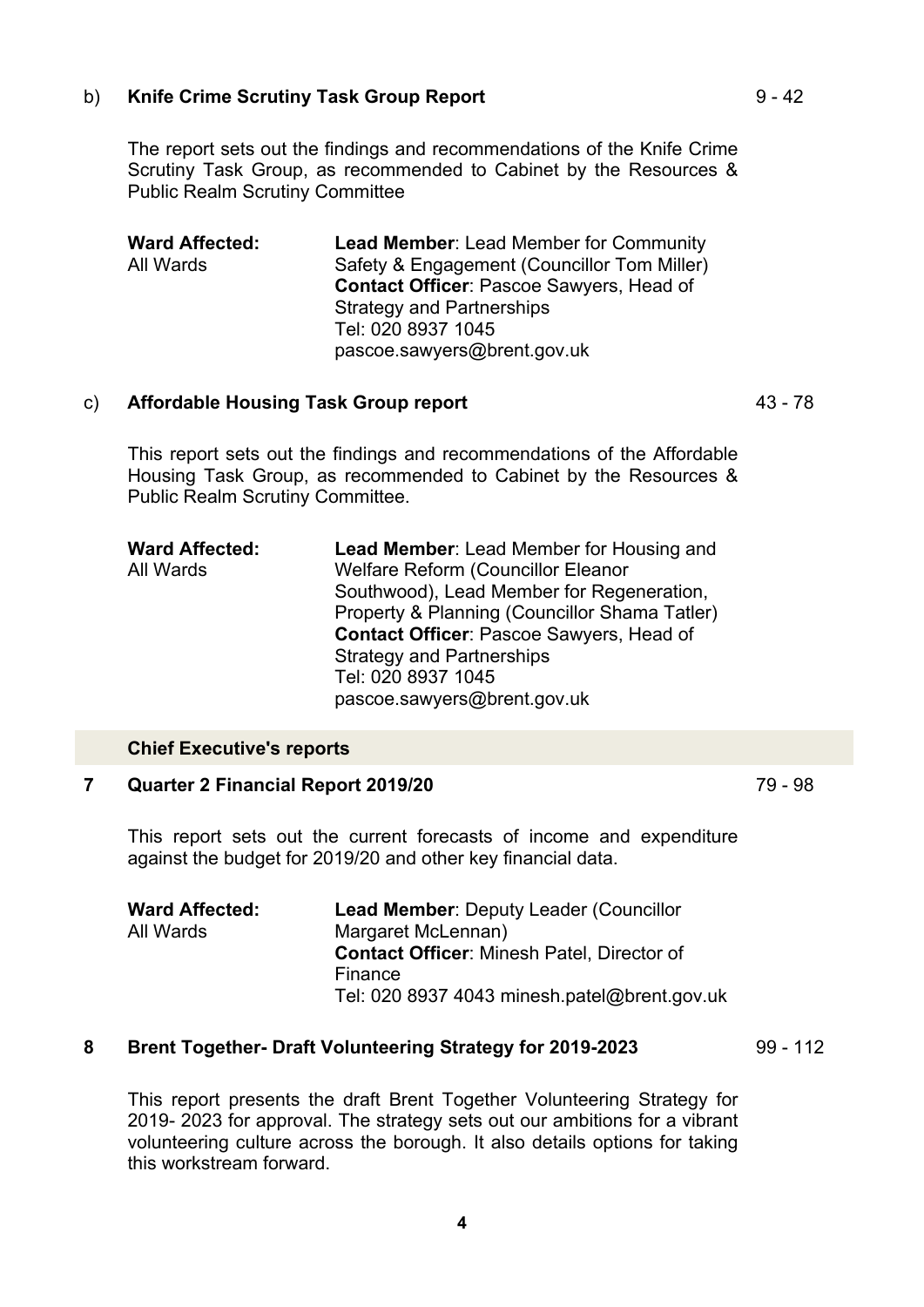**Ward Affected:** All Wards **Lead Member**: Lead Member for Community Safety & Engagement (Councillor Tom Miller) **Contact Officer**: Pascoe Sawyers, Head of Strategy and Partnerships Tel: 020 8937 1045 pascoe.sawyers@brent.gov.uk

#### **9 Financing Purchase of Residential Block by i4B or First Wave** 113 - 118 **Housing**

This report requests Cabinet approval of equity investment in i4B's existing street purchases programme, as agreed in principle by Cabinet when approving i4B's business plan in February 2019.

| <b>Ward Affected:</b> | <b>Lead Member: Deputy Leader (Councillor</b>    |
|-----------------------|--------------------------------------------------|
| All Wards             | Margaret McLennan)                               |
|                       | <b>Contact Officer: Craig Lane, Strategy and</b> |
|                       | Delivery Lead                                    |
|                       | Craig.Lane@brent.gov.uk                          |

#### **10 Preparing Brent for the UK leaving the EU with or without a deal** 119 - 180 **update**

The purpose of this report is to update the Cabinet with the council's preparations for the UK leaving the EU including identified risks.

| <b>Ward Affected:</b> | <b>Lead Member: Deputy Leader (Councillor</b> |
|-----------------------|-----------------------------------------------|
| All Wards             | Margaret McLennan)                            |
|                       | <b>Contact Officer: Anne Kittappa,</b>        |
|                       | anne.kittappa@brent.gov.uk                    |

#### **Community Well-being reports**

#### **11 Selective and Additional Licensing in the Private Rented Sector in** 181 - 500 **Brent**

In April 2014 the Executive approved the introduction of an Additional Licensing scheme, covering all Houses in Multiple Occupation (HMOs) in the borough and in August 2014 approved the introduction of a Selective Licensing scheme, covering all private rented housing in the wards of Harlesden, Wembley Central and Willesden Green. Both schemes came into effect in January 2015 and run to 31st December 2019. In June 2018 the selective licensing scheme was extended to the electoral wards of Dudden Hill, Kensal Green, Kilburn, Mapesbury and Queens Park. This latter designation will run until May 2023.

This report makes recommendations in relation to the operation of Additional & Selective Licensing Schemes within the Borough beyond 31 December 2019.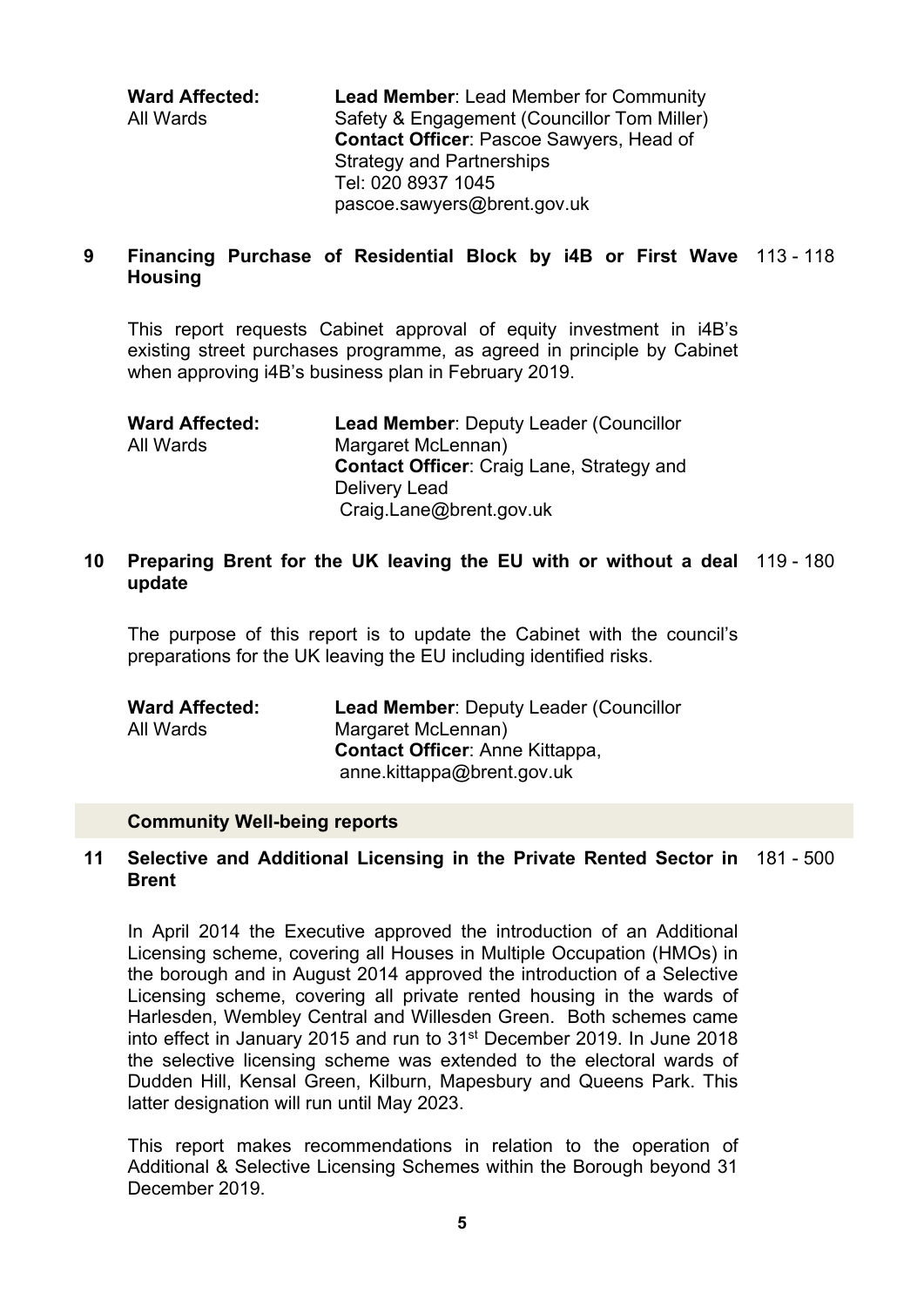**Ward Affected:** All Wards **Lead Member**: Lead Member for Housing and Welfare Reform (Councillor Eleanor Southwood) **Contact Officer**: Spencer Randolph, Head of Private Housing Services Tel: 020 8937 2546 spencer.randolph@brent.gov.uk

#### **12 Continued Use of Retained Right to Buy Receipts** 501 - 508

In 2015, Cabinet decided how Right to Buy (RTB) receipts were to be distributed in order to deliver affordable housing for Brent residents. This report recommends the Council continues to retain RTB receipts in line with the Brent Retention Agreement (2012) in accordance with the strategy identified and to the update of delegated authorities permitted under the strategy.

| <b>Ward Affected:</b> | <b>Lead Member:</b> Lead Member for Housing and    |
|-----------------------|----------------------------------------------------|
| All Wards             | Welfare Reform (Councillor Eleanor Southwood)      |
|                       | <b>Contact Officer: Emily-Rae Maxwell, Housing</b> |
|                       | <b>Partnerships Manager</b>                        |
|                       | Emily-Rae.Maxwell@brent.gov.uk                     |

#### **Digital and Customer Services reports**

#### **13 Digital Strategy and Business Case 2019-2023** 509 - 632

The purpose of this report is to present Cabinet with the draft Digital Strategy and draft Cyber Security Strategy 2019-23 for agreement. The draft strategy builds on the 2017-20 strategy which was agreed in June 2017 and is aligned to the 2019-23 Borough Plan. The report also presents an Outline Business Case (OBC) for capital investment to deliver the strategy for Cabinet agreement. In addition, the report seeks Cabinet approval to procure a digital development partner.

| <b>Ward Affected:</b> | Lead Member: Deputy Leader (Councillor         |
|-----------------------|------------------------------------------------|
| All Wards             | Margaret McLennan)                             |
|                       | <b>Contact Officer: Rehana Ramesh, Digital</b> |
|                       | <b>Transformation Lead</b>                     |
|                       | Tel: 020 8937 1935                             |
|                       | Rehana.Ramesh@brent.gov.uk                     |

#### **Regeneration and Environment reports**

#### **14 South Kilburn Queens Park (SKQP) LLP - Termination and the** 633 - 642 **Option to Acquire Falcon Land**

This report provides an update on the South Kilburn Queens Park Limited Liability Partnership (SKQP LLP) and seeks Cabinet's authority to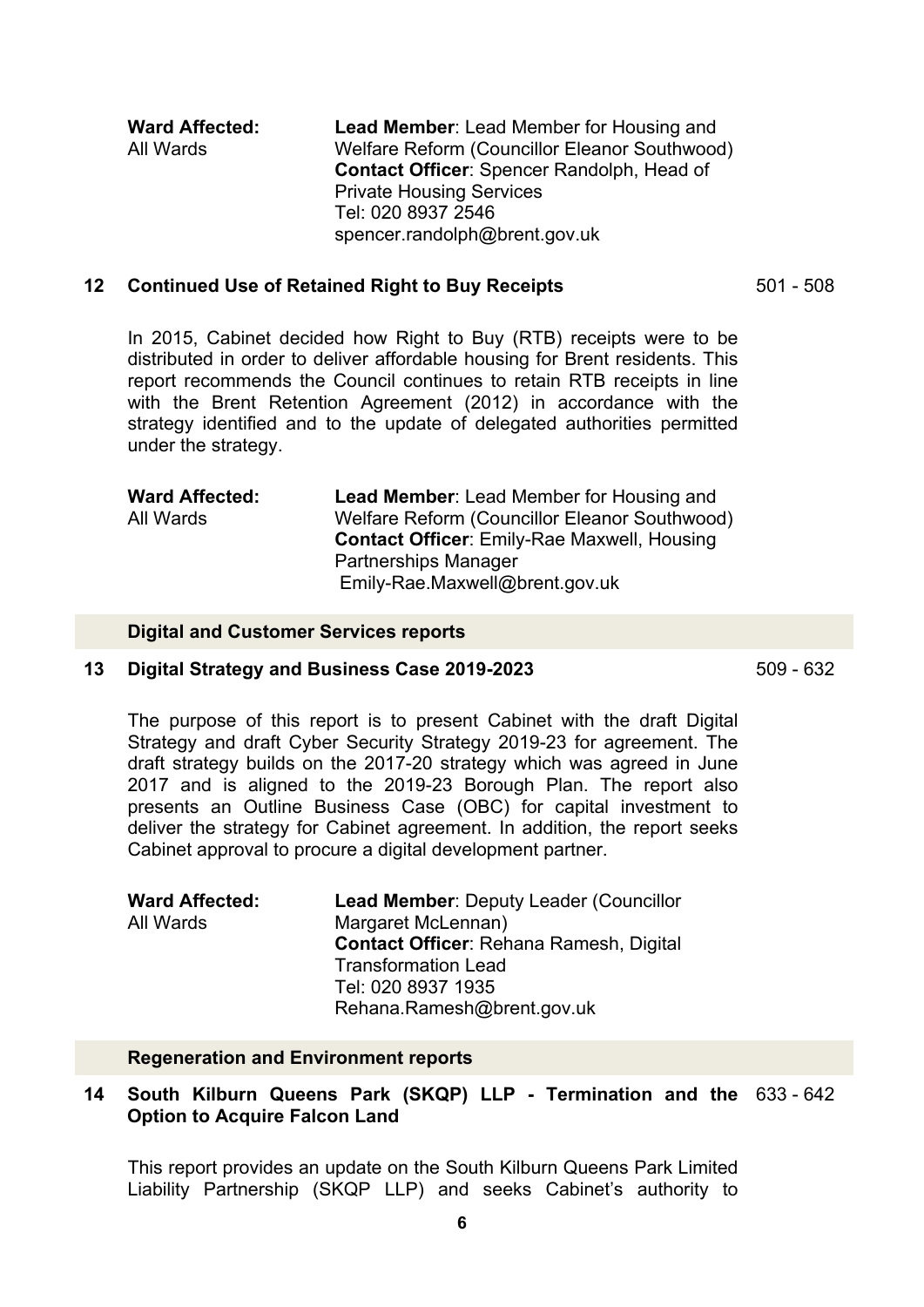terminate the SKQP LLP Project Agreement and Members Agreement should it not be possible for the parties to resolve matters by 30 October 2019.

**Ward Affected:** Kilburn; Queens Park **Lead Member**: Lead Member for Regeneration, Property & Planning (Councillor Shama Tatler) **Contact Officer**: Olga Bennet, Head of Finance (Commecial and Projects) olga.bennet@brent.gov.uk

#### **15 Brent Local Plan Publication and Submission for Examination** 643 - 670

This report seeks Cabinet approval for the draft Brent Local Plan to go through the next statutory stages required for its adoption. This includes publishing the Plan for consultation and subsequently after considering the consultation responses recommending to Full Council that the Local Plan is submitted for Examination by a Planning Inspector appointed by the Secretary of State. The report also seeks approval of an updated Local Development Scheme, the document that sets out a work programme for planning related documents for the next 3 years.

| <b>Ward Affected:</b> | <b>Lead Member:</b> Lead Member for Regeneration,      |
|-----------------------|--------------------------------------------------------|
| All Wards             | Property & Planning (Councillor Shama Tatler)          |
|                       | <b>Contact Officer: Gerry Ansell, Head of Planning</b> |
|                       | and Development                                        |
|                       | gerry.ansell@brent.gov.uk                              |

#### **16 Article 4 Directions to Remove Permitted Development Rights for** 671 - 688 **Changes of Use from Office and Light Industrial to Residential and also from Residential to Houses in Multiple Occupation**

The purpose of the report is to seek Cabinet approval to proceed with non-immediate Article 4 Directions. Once set, this will seek to remove permitted development rights for change of use from offices and light industrial to residential. This will apply to areas not already covered by Article 4s the Council previously introduced, which became effective on 10<sup>th</sup> August 2018. The other will also seek to remove the permitted development rights between residential dwellings and houses in multiple occupation. This will apply to the whole borough where the Council is local planning authority.

| <b>Ward Affected:</b> | <b>Lead Member: Lead Member for Regeneration,</b>      |
|-----------------------|--------------------------------------------------------|
| All Wards             | Property & Planning (Councillor Shama Tatler)          |
|                       | <b>Contact Officer: Gerry Ansell, Head of Planning</b> |
|                       | and Development                                        |
|                       | gerry.ansell@brent.gov.uk                              |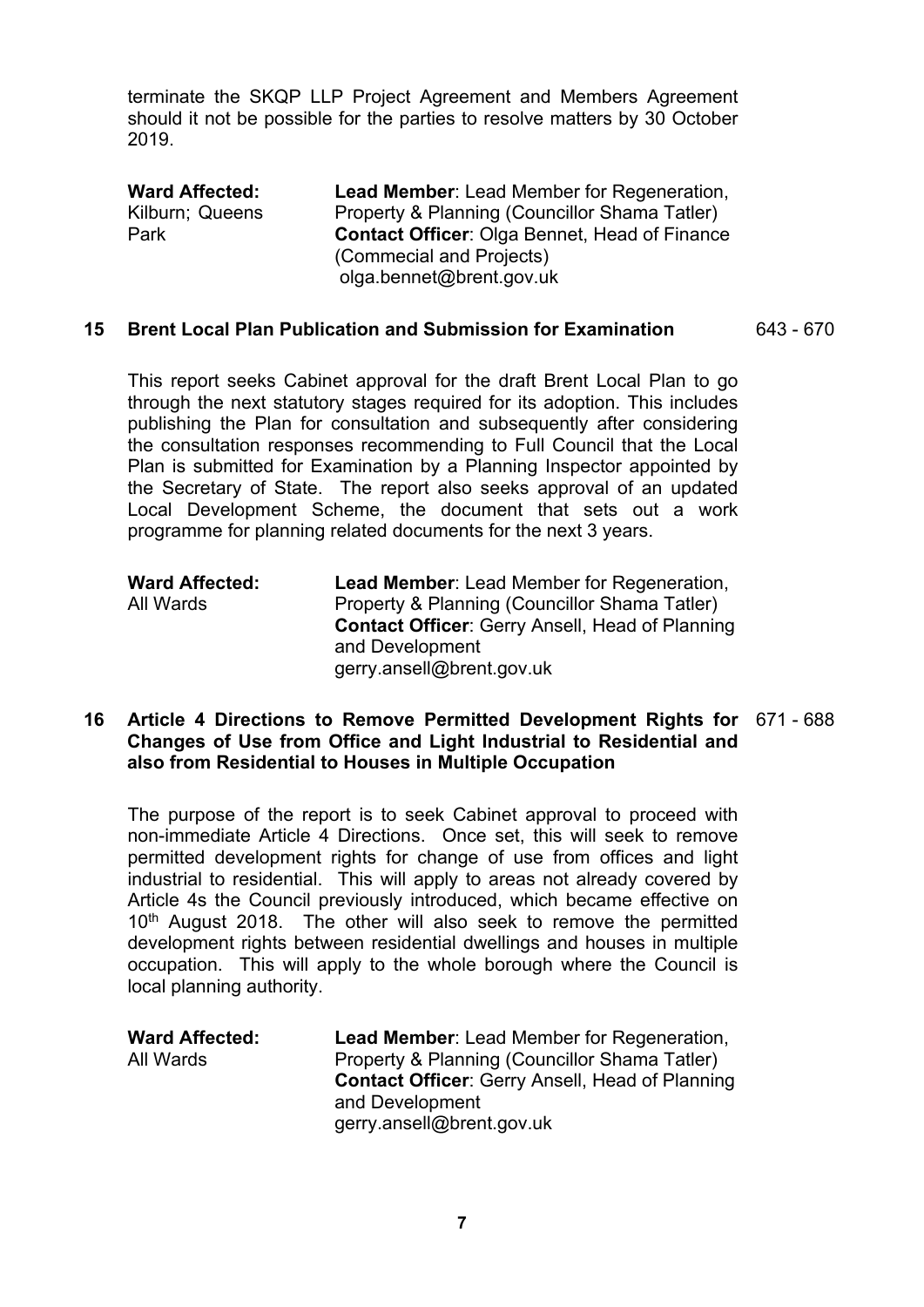#### **17 Secondary School Expansion Programme - Update and Approval of** 689 - 700 **Capital Funding**

This report proposes and seeks approval to move forward with plans to meet the projected demand for secondary school places as set out in the School Place Planning Strategy 2019-2023.

| <b>Ward Affected:</b> | <b>Lead Member: Lead Member for Schools,</b>     |
|-----------------------|--------------------------------------------------|
| All Wards             | Employment & Skills (Councillor Amer Agha MB     |
|                       | BS, MSc, PHCM)                                   |
|                       | <b>Contact Officer: Brian Grady, Operational</b> |
|                       | Director, Safeguarding, Partnerships & Strategy  |
|                       | Tel: 0208 937 4173 Brian.Grady@brent.gov.uk      |

#### **Children and Young People reports**

#### **18 Development of Family Hubs** 701 - 812

To provide information regarding ongoing work to develop the existing 17 Children's Centres into eight integrated Family Hubs for Brent families with children aged 0-18 years, and to 25 years for those with children with disabilities. The new Family Hubs will build on existing children's centre services and the local authority statutory responsibilities regarding the provision of children's centres. Services for young children and their families will continue to be met. This Cabinet paper details the potential delivery opportunities and sets out the recommended option.

| <b>Ward Affected:</b> | Lead Member: Lead Member for Children's     |
|-----------------------|---------------------------------------------|
| All Wards             | Safeguarding, Early Help and Social Care    |
|                       | (Councillor Mili Patel)                     |
|                       | Contact Officer: Nigel Chapman, Operational |
|                       | Director Integration & Improved Outcomes    |
|                       | Tel: 020 8937 4456                          |
|                       | nigel.chapman@brent.gov.uk                  |
|                       |                                             |

#### **19 Consultation on Admissions Arrangements for Community Schools** 813 - 828 **for 2021/22**

This reports seeks Cabinet approval to consult on proposed changes to the Admission Arrangements for Brent Community Schools for 2021/22.

| <b>Ward Affected:</b> | <b>Lead Member: Lead Member for Schools,</b>     |
|-----------------------|--------------------------------------------------|
| All Wards             | Employment & Skills (Councillor Amer Agha MB     |
|                       | BS, MSc, PHCM)                                   |
|                       | <b>Contact Officer: Brian Grady, Operational</b> |
|                       | Director, Safeguarding, Partnerships & Strategy  |
|                       | Tel: 0208 937 4173 Brian.Grady@brent.gov.uk      |